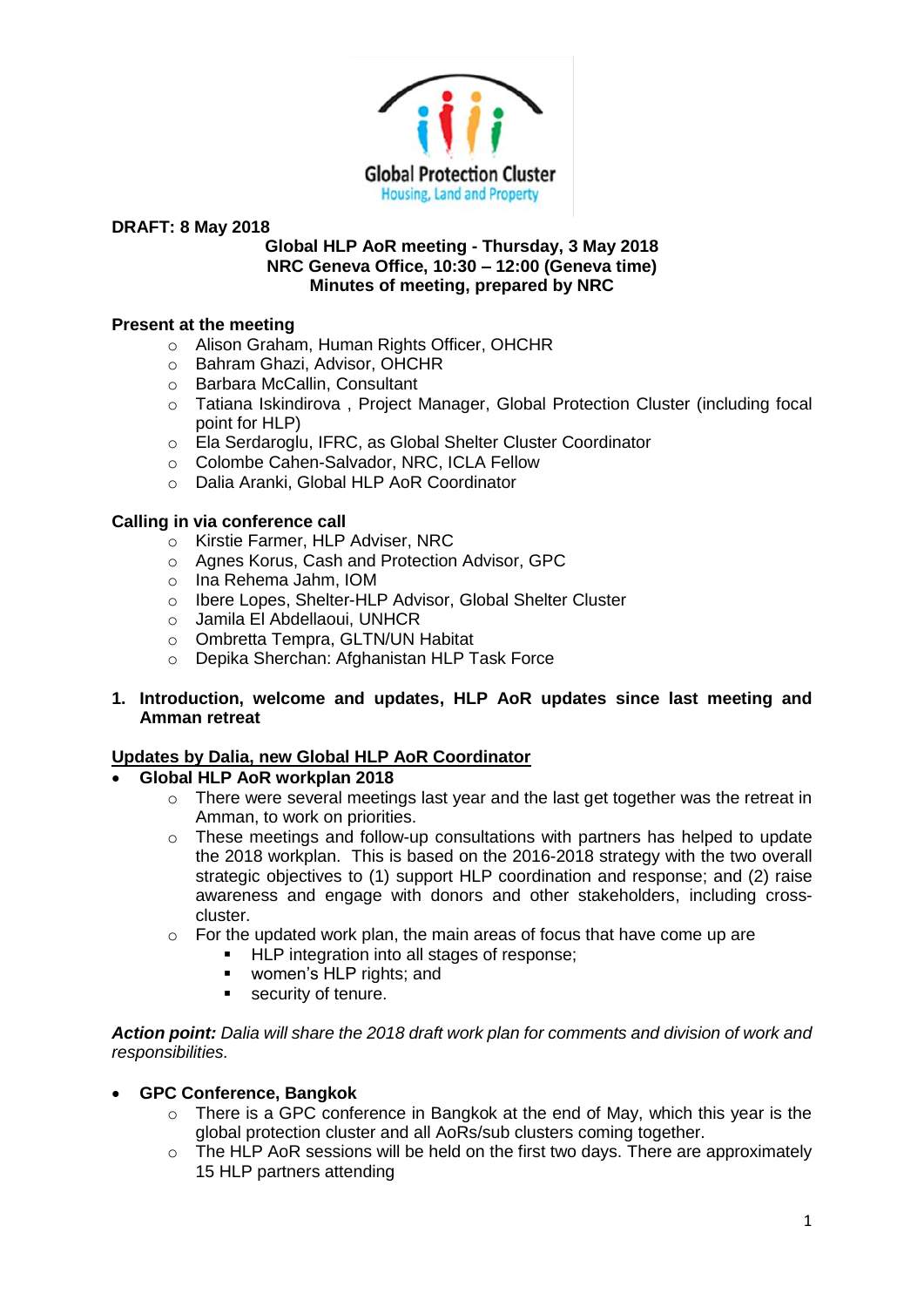

- o Areas of focus will be:
	- Security of tenure
		- The new way of working (HLP integrated as part of the humanitarian-development nexus).

*Action point: Dalia to share agenda and follow-up from HLP AoR sessions at the conference in Bangkok.*

# **Updates from participants**

- Bahram/OHCHR: the main work is in relation to the Arabic version of the Pinheiro Principles handbook on restitution. This is a joint effort with different agencies, including UNHCR, NRC, IOM, UN Habitat and others. The idea behind it is to update the handbook on HLP restitution to adapt it to the regional needs, and to take examples from the regional areas and studies done in countries, to come up with handbook document for colleagues working in the field. There was a first round of comments but will need another round to ask for more guidance on what this handbook should look like.
- A second area of work that OHCHR is developing is linked to the risk factor with land in relation to different situations, whether it is in a non-crisis country where land can lead to violence and conflict or in a post-conflict situation where land is essential in terms of stabilisation, and non-recurrence of conflicts.
- Barbara: working on consultancy with UNCHR and UN Habitat on city profiles in Syria. Typical area-based approach looking at different types of security of tenure according to neighbourhoods, and linking it to displacement patterns, and looking at returns or nonreturns. This research shows to what extend you can use urban planning to obstruct return in the future.
- Ina/IOM: cross-border HLP work as part of Syria response. Includes due diligence, development of operation guidance and tools with other clusters, including Shelter and CCCM.
- IOM is working with other agencies, led by UN Habitat, to review and analyse Syrian laws related to HLP which have been passed since 2011. These will be set up in a database which will be searchable in English and Arabic.
- As part of the HLP Technical Working Group in Gaziantep, HLP partners have been preparing a paper to inform discussion on restitution in Syria.
- Over the last year, together with UNCHR, IOM has been working on a guidance note regarding HLP integration across responses. This is now being finalized. The idea of the guidance note is very much to give operational guidance and will be shared and form part of the discussions at the HLP AoR sessions at the GPC conference in Bangkok.
- Kirstie/NRC: working internally on HLP, including the finalization of the Sphere shelter chapter on security of tenure. Also working with camp management specialists to understand how HLP issues are coming up in the camp management programmes (in and out of camps) and how to all work together to have a more integrated approach.
- Jamila/UNHCR: currently supporting several country operations, including a recent mission to the Philippines, looking at HLP issues arising and possible UNHCR responses.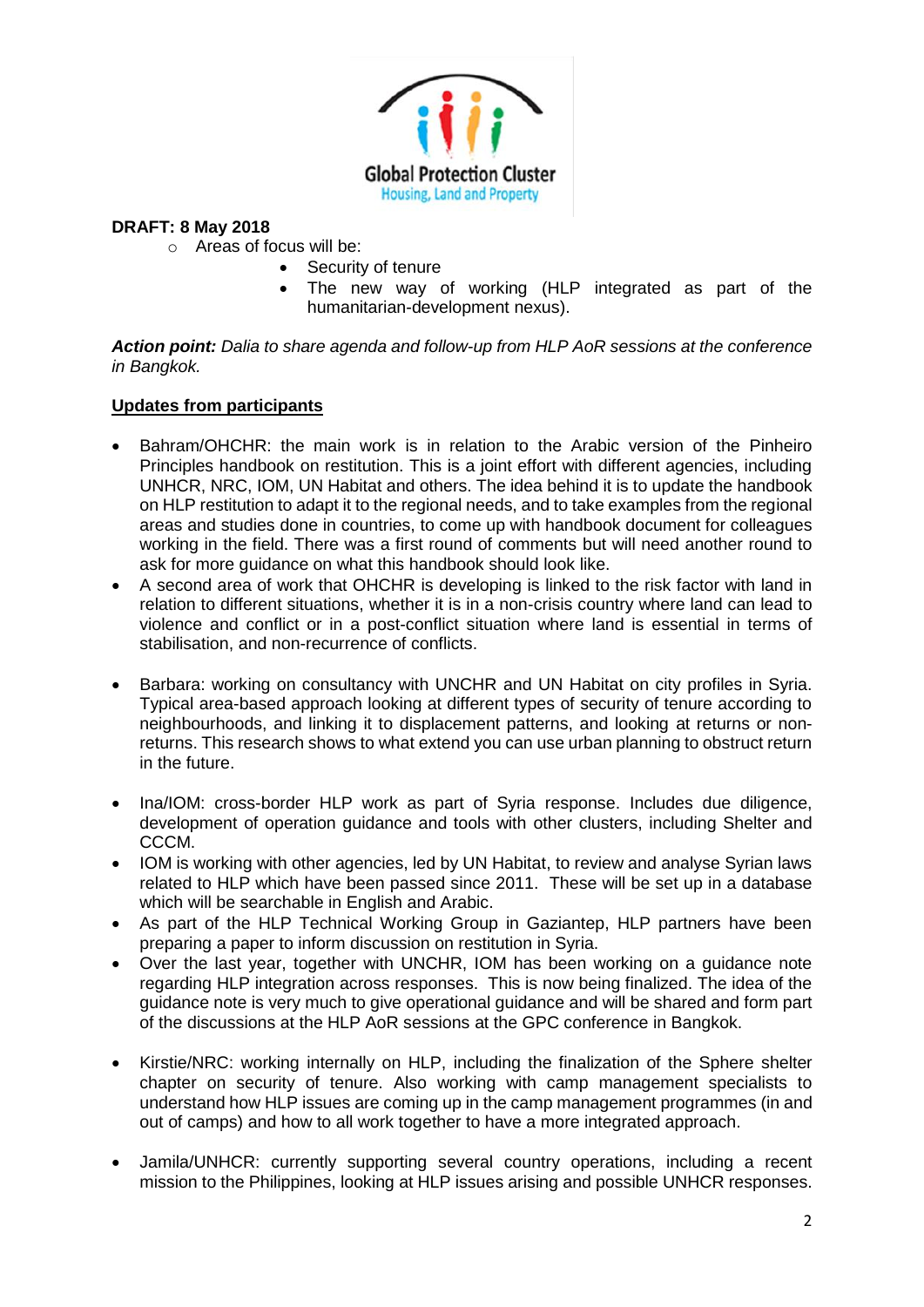

# **2. Shelter-HLP update, Update on resource and activities of Global Shelter-HLP Advisor**

*Presented by: Ela Serdaroglu, Global Shelter Cluster Coordinator and Ibere Lopes, Shelter-HLP Advisor*

Ela

- HLP is a major issue for the Shelter Cluster for the last three years, HLP has been identified as one of the top three biggest challenges for the clusters at country level. Country clusters need special support, so it has been high on the agenda of the Shelter Cluster.
- Have been able to secure some funding for a Shelter-HLP Advisor for a year.
- Priorities include raising awareness for partners on HLP; increase skillset; and try to align initiatives.

## Ibere

• Started in March 2018. Conducted survey with clusters at national level to identify support required. Workplan includes initial deployments to South Sudan, Nigeria and DRC (June/July). Ibere will provide access to technical support, including training and capacity building of shelter partners on HLP.

Regarding a question about available guidance on the risks to operate in urban places in reconstruction, there is some guidance available on HLP section of Global Shelter Cluster website. Guidance for disaster and conflict are different, particularly regarding length of response. Usually for conflicts, the cluster mechanisms are active for longer time than for disasters. Have been discussing with UN Habitat to strengthen approach to urban response, including city profiles.

# **3. HLP and Cash-Based Interventions Tipsheet, Overview and update on GPC tipsheet**

*Presented by Agnes Korus, Cash and Protection Advisor, GPC*

- GPC is developing tipsheets on cash and protection for each AoR
- Tipsheet prepared over last year and draft recently circulated to HLP AoR for comments.
- Developed by few people who brainstormed on the structure of the document and on initial content. Within HLP, the initial taskteam was composed from 3 people (GPC, one person from HLP AoR and one person from Shelter Cluster).
- The tipsheet aims to show some evidence that cash contributes to reducing protection risks.
- Within HLP, identified tenure security as a broader goal, that may reduce risks.
- In terms of lessons learned from the AoRs, important to include equal information about cash and HLP information.
- Ideally, all the tipsheets should be concluded by the end of May, so it would be great if everyone can send comments by the  $16<sup>th</sup>$  of May, using track changes and inserting the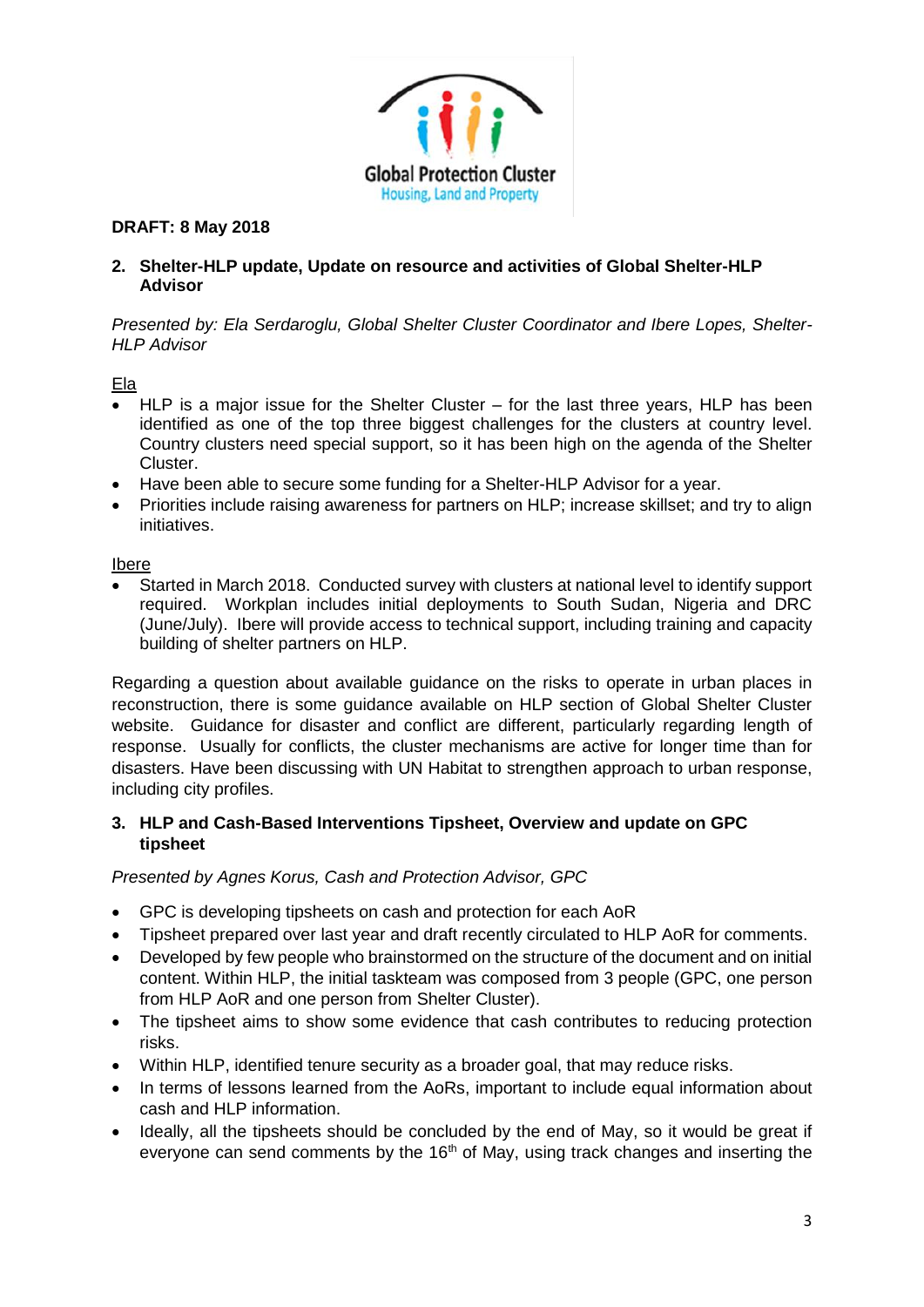

comments directly into the draft. The comments should be clear and actionable. it would be also great to share examples of using cash as part of HLP interventions.

Suggestion to consider section in IDMC report called "Home Sweet Home" about practices in Haiti. There are some guidelines regarding the use of cash for rent.

## **4. Afghanistan HLP Task Force Strategy, Overview and update on strategy and workplan**

*Presented by Depika Sherchan, Chair, Afghanistan HLP Task Force*

- Context of over 1 million refugees living in Pakistan and Iran, and 1.2 million IDPs. Have a large population already living in informal settlements and have returnees.
- It is a challenge to consider access to land and trying to address this in the context of conflict violence and insecurity.
- The Task Force is a sub-cluster of the Protection Cluster, and chaired by UN Habitat with NRC and UNHCR as co-chairs. Have a wide participation with humanitarian and development actors. Also work very closely with governments, which enables the Task Force to work successfully on legal reform.
- In terms of a response strategy, three areas of focus:
	- o to have an effective and functioning Task Force for HLP platform to be able to provide the support.
	- $\circ$  Increase access to land, tenure security and housing within humanitarian response and as part of durable solutions.
	- o Improve access to legal identity and civil documentation: NRC ICLA is taking a lead with a focus on statelessness.
- Trying to be a knowledge hub so working on setting up a website. Also working on trainings and supporting drafting of legal frameworks: looking at allocation of state land by the government for IDPs and returnees, and occupancy. Also work on evidenced-based advocacy.
- Looking at issues of land reform etc, and it is something that really needs to be pushed. In this looking at women's access to land, particularly in the context of sharia law. Also looking at different tenure options.
- Challenge regarding importance of HLP within durable solutions and considering how to address issues which do not clearly fit within humanitarian architecture.

Questions/Comments

• Ela: mentioned the need to link up more with natural resource management aspect of it, and there is a quite comprehensive tool (with a lot of HLP and natural resources management components) and called QSAND (quantifying sustainability in the aftermath of disasters). There might be some good suggestions there because there are a lot of recommendations.

# **5. HLP Coordination in Cameroon, Update on consultation and steps to strengthen HLP coordination**

• Patrice from NRC Cameroon was not able to call in but will be the first presenter at the next meeting and will send a summary in bullet points.